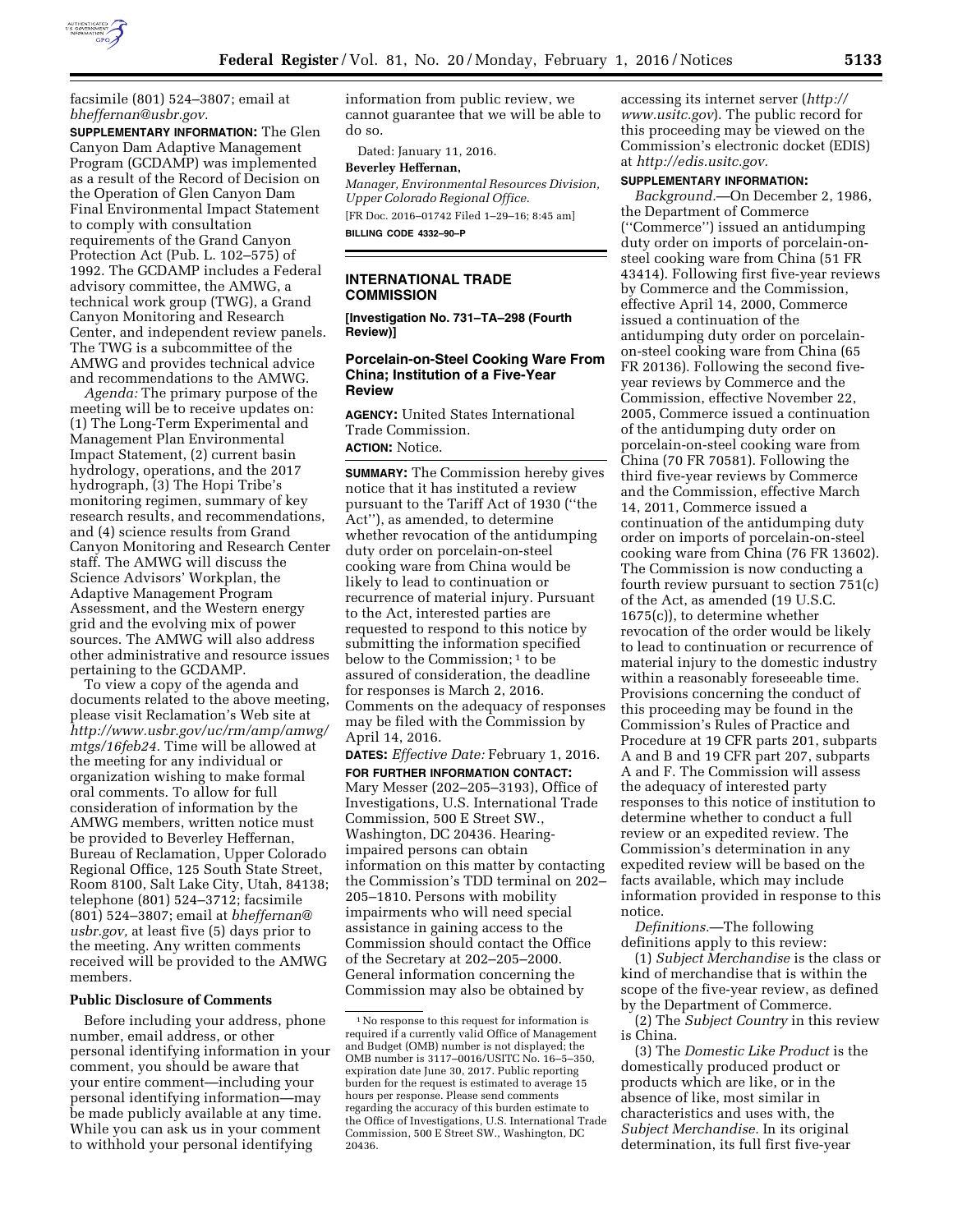review determination, and its expedited second and third five-year review determinations concerning porcelainon-steel cooking ware from China, the Commission defined the *Domestic Like Product* as all porcelain-on-steel cooking ware, including teakettles. One Commissioner defined the *Domestic Like Product* differently in the original determination.

(4) The *Domestic Industry* is the U.S. producers as a whole of the *Domestic Like Product,* or those producers whose collective output of the *Domestic Like Product* constitutes a major proportion of the total domestic production of the product. In its original determination, its full first five-year review determination, and its expedited second and third five-year review determinations concerning porcelainon-steel cooking ware from China, the Commission defined the *Domestic Industry* as all domestic producers of porcelain-on-steel cooking ware, including teakettles. One Commissioner defined the *Domestic Industry*  differently in the original determination.

(5) An *Importer* is any person or firm engaged, either directly or through a parent company or subsidiary, in importing the *Subject Merchandise* into the United States from a foreign manufacturer or through its selling agent.

*Participation in the proceeding and public service list.*—Persons, including industrial users of the *Subject Merchandise* and, if the merchandise is sold at the retail level, representative consumer organizations, wishing to participate in the proceeding as parties must file an entry of appearance with the Secretary to the Commission, as provided in section 201.11(b)(4) of the Commission's rules, no later than 21 days after publication of this notice in the **Federal Register**. The Secretary will maintain a public service list containing the names and addresses of all persons, or their representatives, who are parties to the proceeding.

Former Commission employees who are seeking to appear in Commission five-year reviews are advised that they may appear in a review even if they participated personally and substantially in the corresponding underlying original investigation or an earlier review of the same underlying investigation. The Commission's designated agency ethics official has advised that a five-year review is not the same particular matter as the underlying original investigation, and a five-year review is not the same particular matter as an earlier review of the same underlying investigation for purposes of 18 U.S.C. 207, the post employment

statute for Federal employees, and Commission rule 201.15(b) (19 CFR 201.15(b)), 79 FR 3246 (Jan. 17, 2014), 73 FR 24609 (May 5, 2008). Consequently, former employees are not required to seek Commission approval to appear in a review under Commission rule 19 CFR 201.15, even if the corresponding underlying original investigation or an earlier review of the same underlying investigation was pending when they were Commission employees. For further ethics advice on this matter, contact Carol McCue Verratti, Deputy Agency Ethics Official, at 202–205–3088.

*Limited disclosure of business proprietary information (BPI) under an administrative protective order (APO) and APO service list.*—Pursuant to section 207.7(a) of the Commission's rules, the Secretary will make BPI submitted in this proceeding available to authorized applicants under the APO issued in the proceeding, provided that the application is made no later than 21 days after publication of this notice in the **Federal Register**. Authorized applicants must represent interested parties, as defined in 19 U.S.C. 1677(9), who are parties to the proceeding. A separate service list will be maintained by the Secretary for those parties authorized to receive BPI under the APO.

*Certification.*—Pursuant to section 207.3 of the Commission's rules, any person submitting information to the Commission in connection with this proceeding must certify that the information is accurate and complete to the best of the submitter's knowledge. In making the certification, the submitter will be deemed to consent, unless otherwise specified, for the Commission, its employees, and contract personnel to use the information provided in any other reviews or investigations of the same or comparable products which the Commission conducts under Title VII of the Act, or in internal audits and investigations relating to the programs and operations of the Commission pursuant to 5 U.S.C. Appendix 3.

*Written submissions.*—Pursuant to section 207.61 of the Commission's rules, each interested party response to this notice must provide the information specified below. The deadline for filing such responses is March 2, 2016. Pursuant to section 207.62(b) of the Commission's rules, eligible parties (as specified in Commission rule 207.62(b)(1)) may also file comments concerning the adequacy of responses to the notice of institution and whether the Commission should conduct an expedited or full review. The deadline

for filing such comments is April 14, 2016. All written submissions must conform with the provisions of sections 201.8 and 207.3 of the Commission's rules and any submissions that contain BPI must also conform with the requirements of sections 201.6 and 207.7 of the Commission's rules. Please be aware that the Commission's rules with respect to filing have changed. The most recent amendments took effect on July 25, 2014. *See* 79 FR 35920 (June 25, 2014), and the revised Commission Handbook on E-filing, available from the Commission's Web site at *[http://](http://edis.usitc.gov)  [edis.usitc.gov.](http://edis.usitc.gov)* Also, in accordance with sections 201.16(c) and 207.3 of the Commission's rules, each document filed by a party to the proceeding must be served on all other parties to the proceeding (as identified by either the public or APO service list as appropriate), and a certificate of service must accompany the document (if you are not a party to the proceeding you do not need to serve your response).

*Inability to provide requested information.*—Pursuant to section 207.61(c) of the Commission's rules, any interested party that cannot furnish the information requested by this notice in the requested form and manner shall notify the Commission at the earliest possible time, provide a full explanation of why it cannot provide the requested information, and indicate alternative forms in which it can provide equivalent information. If an interested party does not provide this notification (or the Commission finds the explanation provided in the notification inadequate) and fails to provide a complete response to this notice, the Commission may take an adverse inference against the party pursuant to section 776(b) of the Act (19 U.S.C. 1677e(b)) in making its determination in the review.

*INFORMATION TO BE PROVIDED IN RESPONSE TO THIS NOTICE OF INSTITUTION:* As used below, the term ''firm'' includes any related firms.

(1) The name and address of your firm or entity (including World Wide Web address) and name, telephone number, fax number, and Email address of the certifying official.

(2) A statement indicating whether your firm/entity is a U.S. producer of the *Domestic Like Product,* a U.S. union or worker group, a U.S. importer of the *Subject Merchandise,* a foreign producer or exporter of the *Subject Merchandise,*  a U.S. or foreign trade or business association, or another interested party (including an explanation). If you are a union/worker group or trade/business association, identify the firms in which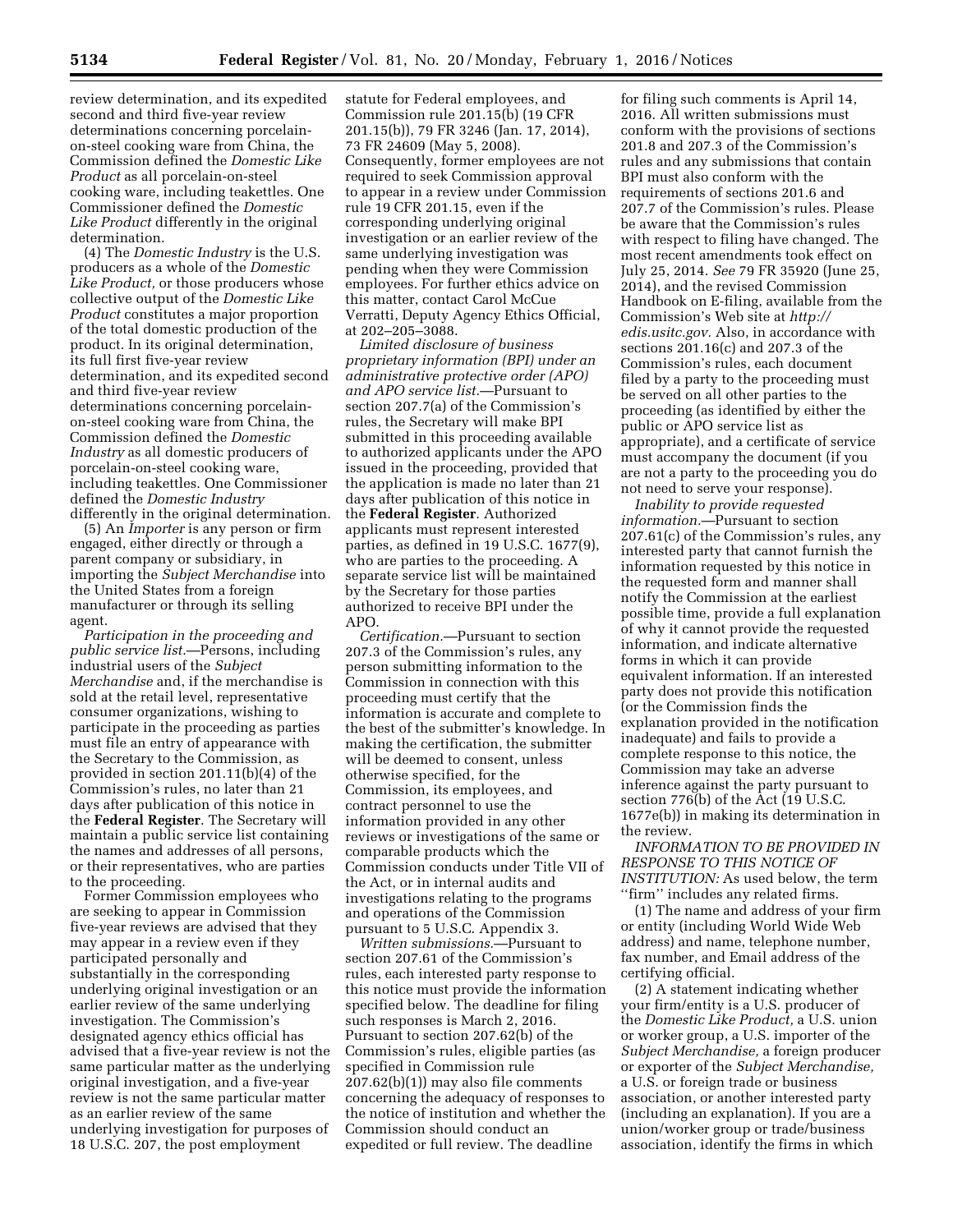your workers are employed or which are members of your association.

(3) A statement indicating whether your firm/entity is willing to participate in this proceeding by providing information requested by the Commission.

(4) A statement of the likely effects of the revocation of the antidumping duty order on the *Domestic Industry* in general and/or your firm/entity specifically. In your response, please discuss the various factors specified in section 752(a) of the Act (19 U.S.C. 1675a(a)) including the likely volume of subject imports, likely price effects of subject imports, and likely impact of imports of *Subject Merchandise* on the *Domestic Industry.* 

(5) A list of all known and currently operating U.S. producers of the *Domestic Like Product.* Identify any known related parties and the nature of the relationship as defined in section 771(4)(B) of the Act (19 U.S.C. 1677(4)(B)).

(6) A list of all known and currently operating U.S. importers of the *Subject Merchandise* and producers of the *Subject Merchandise* in the *Subject Country* that currently export or have exported *Subject Merchandise* to the United States or other countries after 2009.

(7) A list of 3–5 leading purchasers in the U.S. market for the *Domestic Like Product* and the *Subject Merchandise*  (including street address, World Wide Web address, and the name, telephone number, fax number, and Email address of a responsible official at each firm).

(8) A list of known sources of information on national or regional prices for the *Domestic Like Product* or the *Subject Merchandise* in the U.S. or other markets.

(9) If you are a U.S. producer of the *Domestic Like Product,* provide the following information on your firm's operations on that product during calendar year 2015, except as noted (report quantity data in units and value data in U.S. dollars, f.o.b. plant). If you are a union/worker group or trade/ business association, provide the information, on an aggregate basis, for the firms in which your workers are employed/which are members of your association.

(a) Production (quantity) and, if known, an estimate of the percentage of total U.S. production of the *Domestic Like Product* accounted for by your firm's(s') production;

(b) Capacity (quantity) of your firm to produce the *Domestic Like Product* (*i.e.,*  the level of production that your establishment(s) could reasonably have expected to attain during the year,

assuming normal operating conditions (using equipment and machinery in place and ready to operate), normal operating levels (hours per week/weeks per year), time for downtime, maintenance, repair, and cleanup, and a typical or representative product mix);

(c) the quantity and value of U.S. commercial shipments of the *Domestic Like Product* produced in your U.S. plant(s);

(d) the quantity and value of U.S. internal consumption/company transfers of the *Domestic Like Product*  produced in your U.S. plant(s); and

(e) the value of (i) net sales, (ii) cost of goods sold (COGS), (iii) gross profit, (iv) selling, general and administrative (SG&A) expenses, and (v) operating income of the *Domestic Like Product*  produced in your U.S. plant(s) (include both U.S. and export commercial sales, internal consumption, and company transfers) for your most recently completed fiscal year (identify the date on which your fiscal year ends).

(10) If you are a U.S. importer or a trade/business association of U.S. importers of the *Subject Merchandise*  from the *Subject Country,* provide the following information on your firm's(s') operations on that product during calendar year 2015 (report quantity data in units and value data in U.S. dollars). If you are a trade/business association, provide the information, on an aggregate basis, for the firms which are members of your association.

(a) The quantity and value (landed, duty-paid but not including antidumping or countervailing duties) of U.S. imports and, if known, an estimate of the percentage of total U.S. imports of *Subject Merchandise* from the *Subject Country* accounted for by your firm's(s') imports;

(b) the quantity and value (f.o.b. U.S. port, including antidumping and/or countervailing duties) of U.S. commercial shipments of *Subject Merchandise* imported from the *Subject Country;* and

(c) the quantity and value (f.o.b. U.S. port, including antidumping and/or countervailing duties) of U.S. internal consumption/company transfers of *Subject Merchandise* imported from the *Subject Country.* 

(11) If you are a producer, an exporter, or a trade/business association of producers or exporters of the *Subject Merchandise* in the *Subject Country,*  provide the following information on your firm's(s') operations on that product during calendar year 2015 (report quantity data in units and value data in U.S. dollars, landed and dutypaid at the U.S. port but not including antidumping or countervailing duties).

If you are a trade/business association, provide the information, on an aggregate basis, for the firms which are members of your association.

(a) Production (quantity) and, if known, an estimate of the percentage of total production of *Subject Merchandise*  in the *Subject Country* accounted for by your firm's(s') production;

(b) Capacity (quantity) of your firm(s) to produce the *Subject Merchandise* in the *Subject Country* (*i.e.,* the level of production that your establishment(s) could reasonably have expected to attain during the year, assuming normal operating conditions (using equipment and machinery in place and ready to operate), normal operating levels (hours per week/weeks per year), time for downtime, maintenance, repair, and cleanup, and a typical or representative product mix); and

(c) the quantity and value of your firm's(s') exports to the United States of *Subject Merchandise* and, if known, an estimate of the percentage of total exports to the United States of *Subject Merchandise* from the *Subject Country*  accounted for by your firm's(s') exports.

(12) Identify significant changes, if any, in the supply and demand conditions or business cycle for the *Domestic Like Product* that have occurred in the United States or in the market for the *Subject Merchandise* in the *Subject Country* after 2009, and significant changes, if any, that are likely to occur within a reasonably foreseeable time. Supply conditions to consider include technology; production methods; development efforts; ability to increase production (including the shift of production facilities used for other products and the use, cost, or availability of major inputs into production); and factors related to the ability to shift supply among different national markets (including barriers to importation in foreign markets or changes in market demand abroad). Demand conditions to consider include end uses and applications; the existence and availability of substitute products; and the level of competition among the *Domestic Like Product*  produced in the United States, *Subject Merchandise* produced in the *Subject Country,* and such merchandise from other countries.

(13) (OPTIONAL) A statement of whether you agree with the above definitions of the *Domestic Like Product*  and *Domestic Industry;* if you disagree with either or both of these definitions, please explain why and provide alternative definitions.

**Authority:** This proceeding is being conducted under authority of Title VII of the